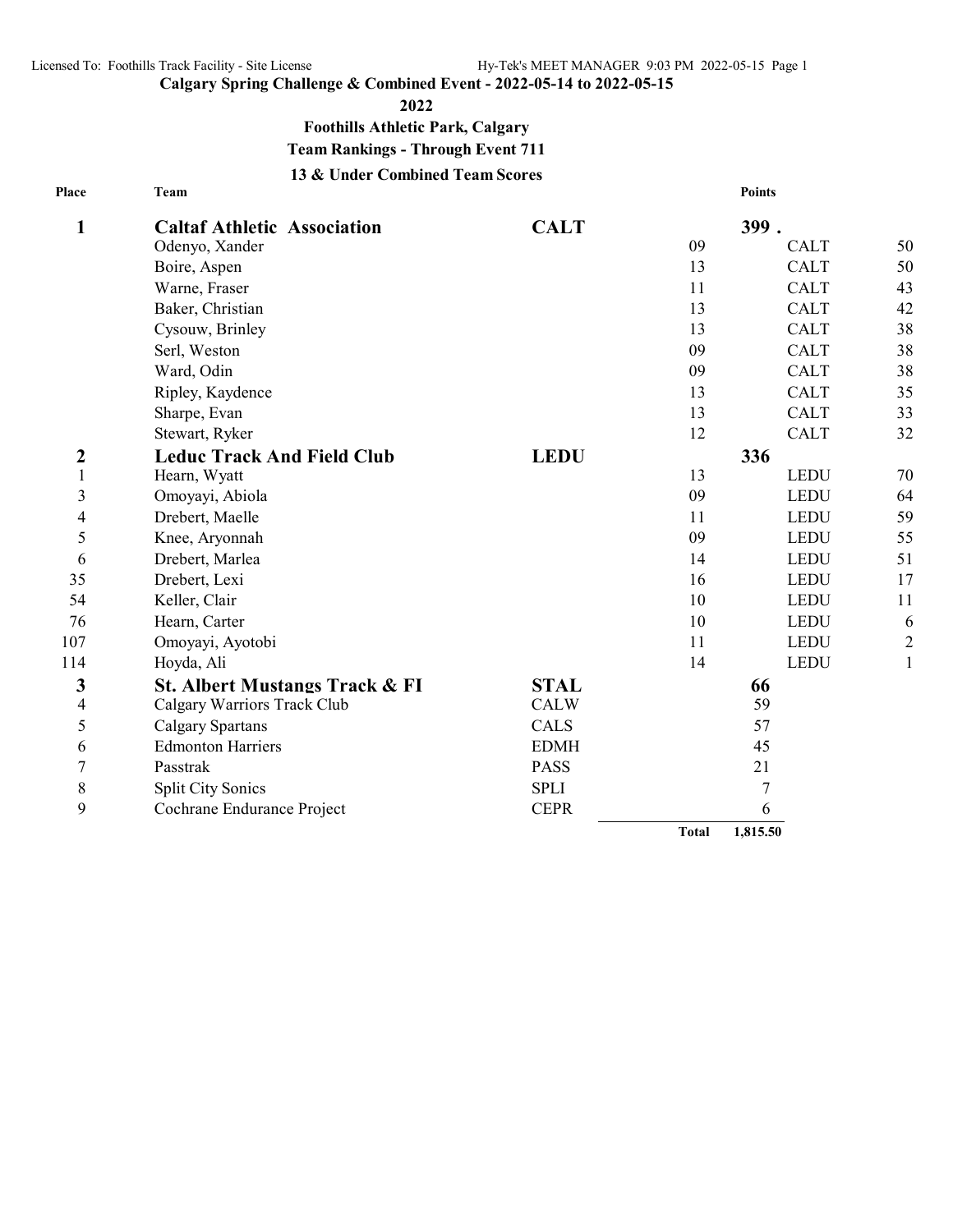## **14-17 Combined Team Scores**

| Place            | Team                                  | <b>Points</b> |              |             |    |
|------------------|---------------------------------------|---------------|--------------|-------------|----|
| 1                | <b>Caltaf Athletic Association</b>    | <b>CALT</b>   |              | 166         |    |
| 8                | Schultz, Breanna                      |               | 07           | <b>CALT</b> | 23 |
| 12               | Law, Taylor                           |               | 08           | <b>CALT</b> | 21 |
| 20               | Nyarko, Adam                          |               | 08           | <b>CALT</b> | 19 |
| 27               | Daradich, Talan                       |               | 08           | <b>CALT</b> | 16 |
| 27               | Painter, Jack                         |               | 07           | <b>CALT</b> | 16 |
| 34               | Nwoye, Stephanie                      |               | 05           | <b>CALT</b> | 15 |
| 36               | Causton, Bromley                      |               | 08           | <b>CALT</b> | 14 |
| 36               | O'Donoghue, Mya                       |               | 08           | <b>CALT</b> | 14 |
| 36               | Sandy, Ryan                           |               | 06           | <b>CALT</b> | 14 |
| 36               | Parker, Thane                         |               | 05           | <b>CALT</b> | 14 |
| $\boldsymbol{2}$ | <b>Calgary Spartans</b>               | <b>CALS</b>   |              | 165         |    |
| $\overline{2}$   | Baker, Isaiah                         |               | 06           | CALS        | 30 |
| 12               | Armstrong, Claire                     |               | 06           | CALS        | 21 |
| 21               | Marquardt, Ciara                      |               | 07           | <b>CALS</b> | 18 |
| 27               | Hamilton, Kaleigh                     |               | 07           | <b>CALS</b> | 16 |
| 27               | Sinke, Charlotte                      |               | 05           | <b>CALS</b> | 16 |
| 27               | Armstrong, Heather                    |               | 06           | <b>CALS</b> | 16 |
| 42               | Chase, Roenen                         |               | 06           | <b>CALS</b> | 13 |
| 42               | Phippen, Mya                          |               | 07           | <b>CALS</b> | 13 |
| 52               | Brandt, Gustavo                       |               | 06           | <b>CALS</b> | 11 |
| 52               | Weiler, Naja                          |               | 05           | <b>CALS</b> | 11 |
| 3                | <b>Calgary International</b>          | <b>CITC</b>   | 143          |             |    |
| $\overline{4}$   | Calgary Warriors Track Club           | <b>CALW</b>   | 130          |             |    |
| 5                | Leduc Track And Field Club            | <b>LEDU</b>   | 98           |             |    |
| 6                | St. Albert Mustangs Track & FI        | <b>STAL</b>   | 74           |             |    |
| 7                | House of Speed Track and Field        | LW44          | 69           |             |    |
| 8                | Eckville Jr/Sr High School            | <b>ECKVI</b>  | 59           |             |    |
| 9                | Trail Track & Field Club              | <b>TTFC</b>   | 54           |             |    |
| 10               | Medicine Hat Panthers Track AN        | <b>MEDI</b>   | 53           |             |    |
| 11               | Cochrane Endurance Project            | <b>CEPR</b>   | 48           |             |    |
| 12               | <b>Split City Sonics</b>              | <b>SPLI</b>   | 32.75        |             |    |
| 13               | Edmonton International Track C        | <b>EITC</b>   | 28           |             |    |
| 14               | Lethbridge Track and Field Clu        | <b>LTFC</b>   | 24           |             |    |
| 14               | <b>Edmonton Thunder</b>               | <b>EDMT</b>   | 24           |             |    |
| 16               | Okanagan Athletics Club               | <b>OACS</b>   | 20           |             |    |
| 17               | <b>Edmonton Columbians Track Club</b> | <b>ECTC</b>   | 16           |             |    |
| 18               | <b>Edmonton Harriers</b>              | <b>EDMH</b>   | 15           |             |    |
| 19               | <b>U OF C Athletics Club</b>          | <b>UCAC</b>   |              | 10          |    |
| 20               | Yeg Vault Club                        | <b>YEGV</b>   |              | 8           |    |
|                  |                                       |               | <b>Total</b> | 1,545.00    |    |